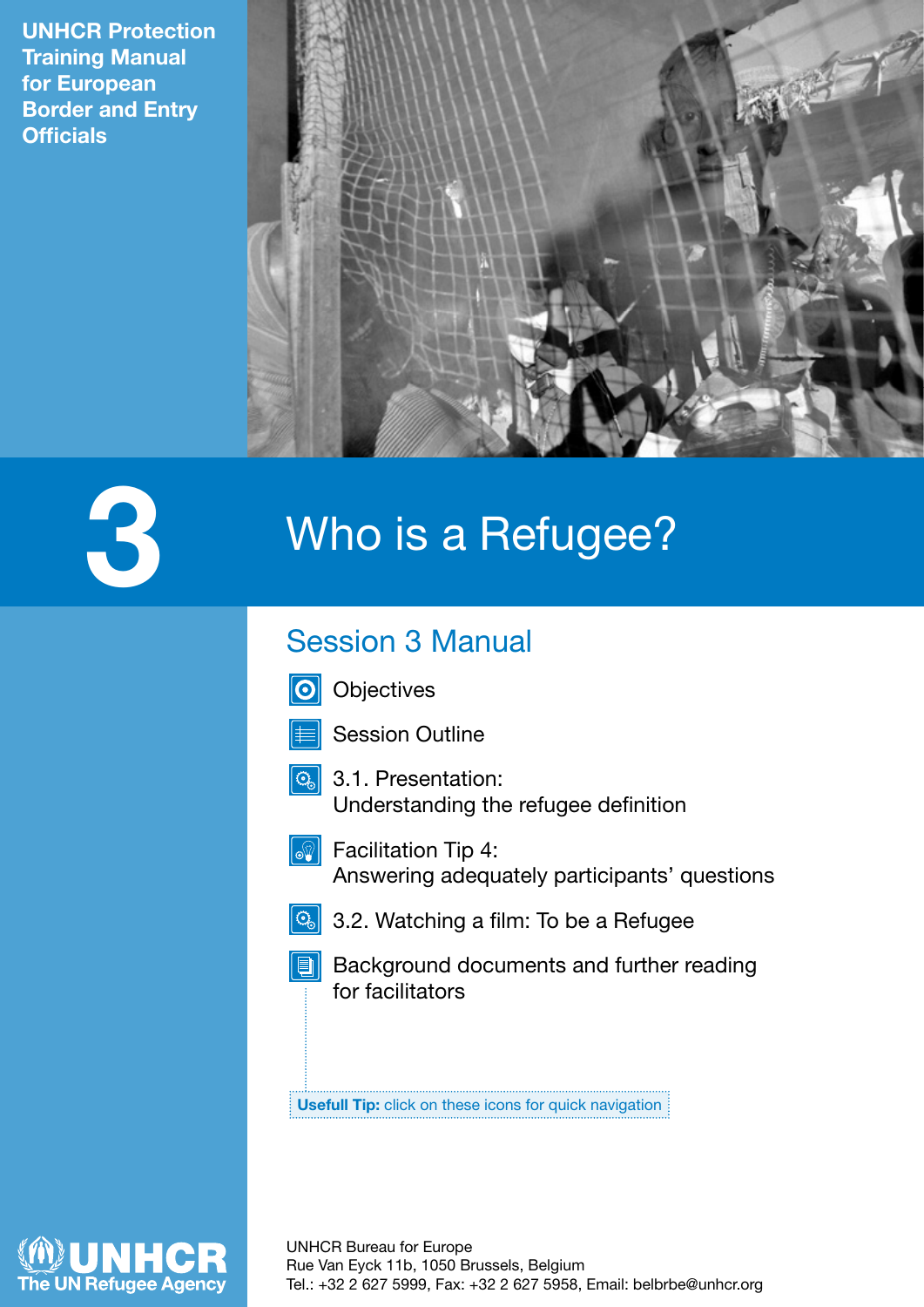

In the area of knowledge acquisition, after this Session, participants will:

- Understand the relevant refugee definitions
- Understand the basic elements of refugee status determination
- Know who is responsible for deciding whether someone is a refugee and what procedure may be applied for this purpose.

## In relation to skills and attitudes, participants will:

• Differentiate between a *potential* refugee and the broader category of migrants.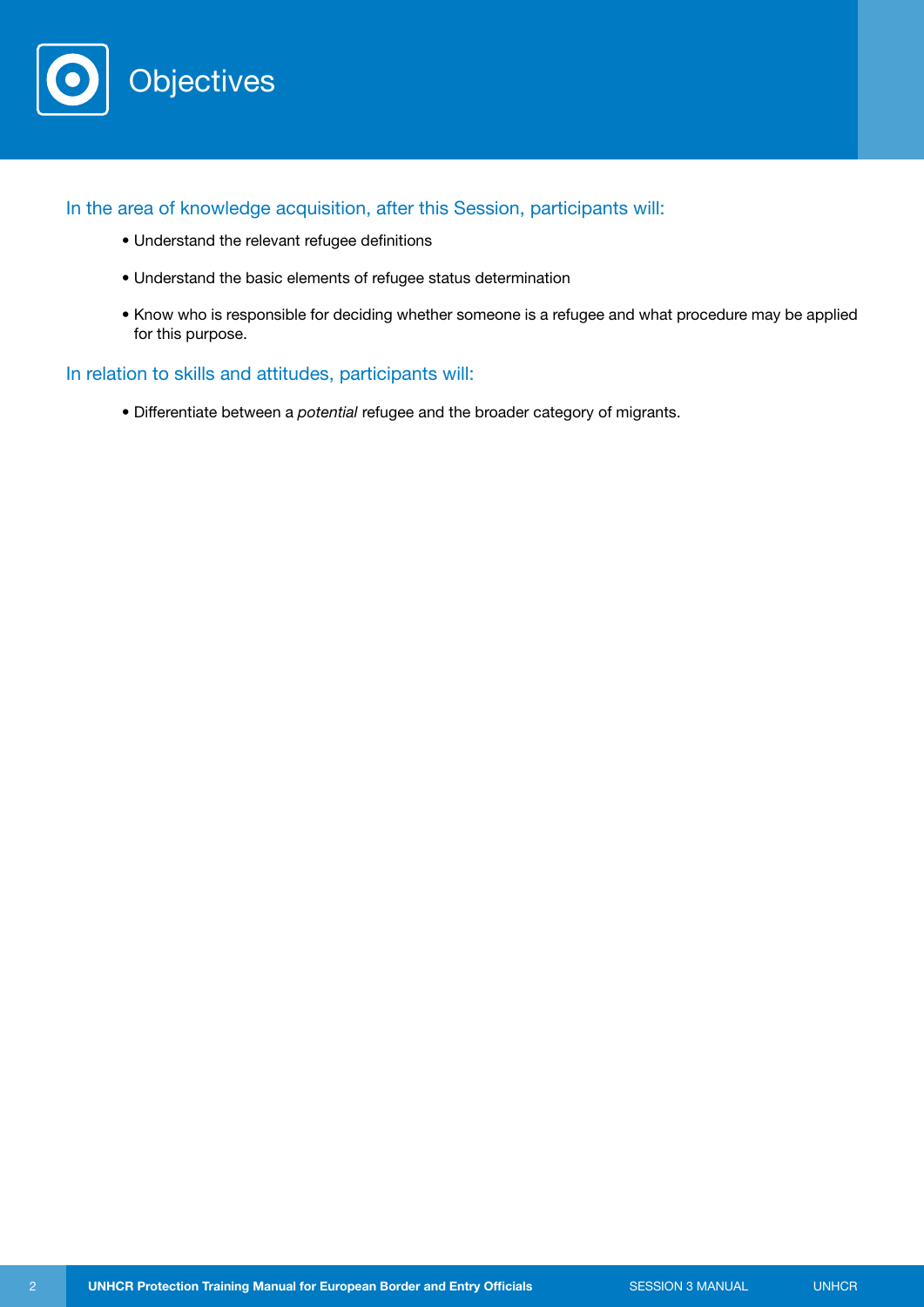

| Methodology                                    | Material required                                                                                | Duration (Total: 1h 30min) |
|------------------------------------------------|--------------------------------------------------------------------------------------------------|----------------------------|
| 3.1. Presentation:<br>"The refugee definition" | - Power point:<br>"Understanding the refugee definition"                                         | 45 mins                    |
|                                                | - Key messages for facilitator                                                                   |                            |
|                                                | - Handouts with key messages                                                                     |                            |
| 3.2. Film "To be a Refugee"                    | - (to be obtained from the Division of International<br>Protection, UNHCR HQs)<br>- key messages | 45 mins (incl. Q&A)        |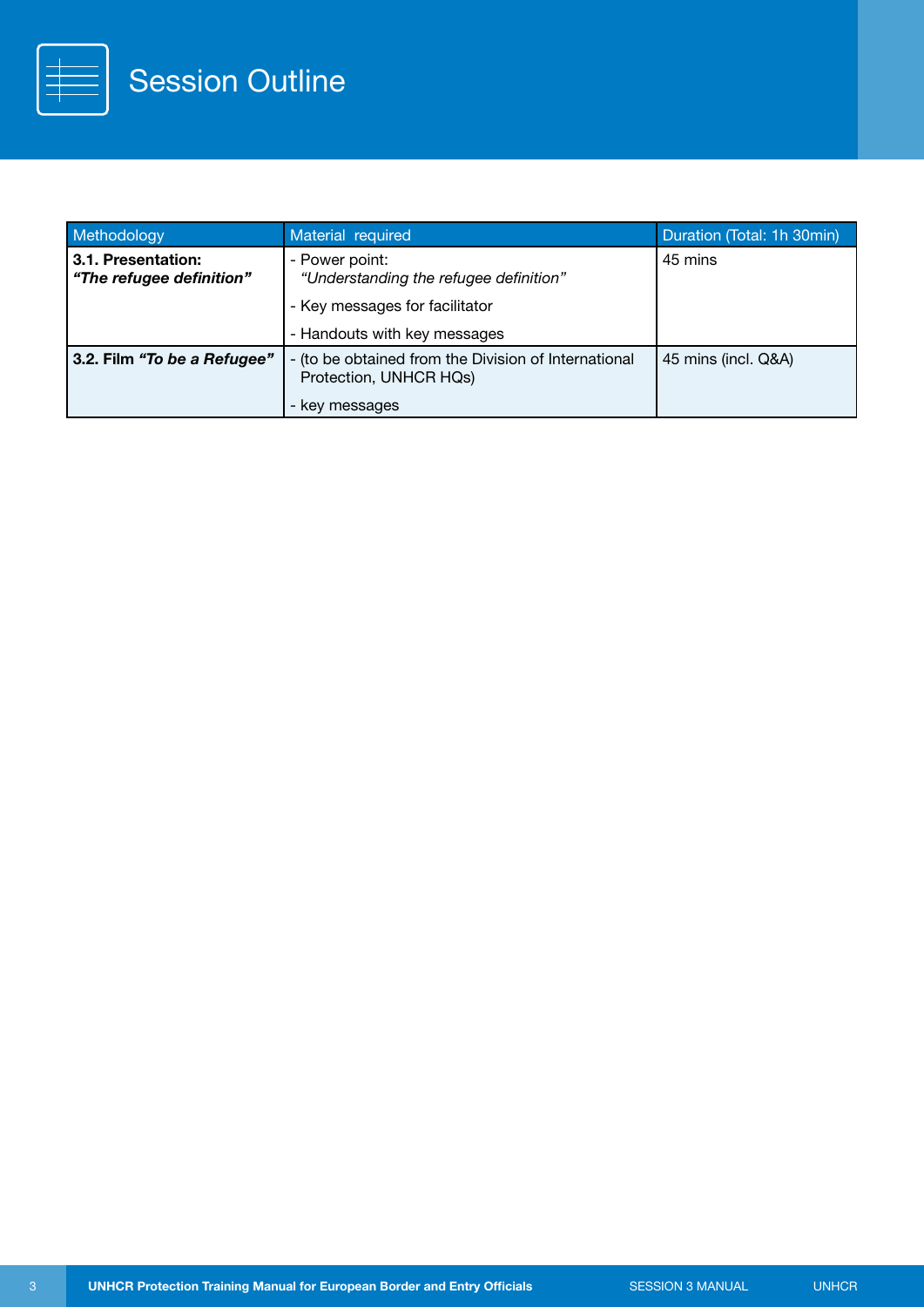

#### The **Power Point presentation** is available by means of the **[current link](http://www.unhcr.org/4d944cc99.html)**.

Before the presentation, the facilitator should distribute to the participants a **[handout](http://www.unhcr.org/4d944d089.html)** with the key messages of the presentation.

*See Facilitation Tip 2: Delivering effective presentations, in Session 1:* In preparing for the presentation, facilitators are encouraged to go once again through Session 1.2 of this manual. For this particular Session, it is important that facilitators introduce as many concrete examples as possible, based on their own experience and knowledge of country of origin information. This will greatly help the participants to retain the key points of the refugee definition.



Key Messages

- 1. A person is a refugee *as soon as* he or she fulfils the criteria contained in the definition of the 1951 Convention. A person may also deserve international protection if he or she qualifies for "subsidiary protection".
- The UNHCR Handbook on Procedures and Criteria for Determining Refugee Status states that *"a person is a refugee within the meaning of the 1951 Convention as soon as he fulfils the criteria contained in the definition".*
- UNHCR has also the competence to provide international protection to refugees who come within the **extended refugee definition** under UNHCR's mandate because they are outside their country of origin or habitual residence and unable or unwilling to return there owing to serious and indiscriminate threats to life, physical integrity or freedom resulting from generalized violence or events seriously disturbing public order.
- In order to see whether a person fulfils or not the criteria contained in the definition for refugee status, the States parties to the 1951 Convention have developed what is known as "refugee status determination procedures" or "asylum procedures". An asylum procedure will verify whether the person's claim of fear of persecution falls within the definition of the 1951 Convention.
- An asylum-seeker is therefore an individual who says he/she is a refugee, but whose claim has not yet been definitely evaluated. In countries with individualized procedures, an asylum-seeker is someone whose claim has not yet been finally decided on by the country in which he/she has submitted it (or by anther responsible state, e.g. under the EU Dublin Regulation). Not every asylum-seeker will ultimately be recognized as a refugee, but most refugees are initially asylum-seekers.
- The 1951 Convention does not have any specific procedural requirements for the refugee determination process. Therefore, States have developed differing procedures and standards.
- There are a number of regional definitions that build on the 1951 Convention. In Europe legislation provides protection for persons who have been found not to meet the criteria of the 1951 Convention, but who are nevertheless in need of international protection.
- The EU Qualification Directive sets the minimum standards for interpreting the 1951 Convention on the Status of Refugees and provides for "subsidiary protection", for persons who need international protection but do not fall strictly under the refugee definition of the 1951 Convention:

*"Person eligible for subsidiary protection» means a third country national or a stateless person who does not qualify as a refugee but in respect of whom substantial grounds have been shown for believing that the*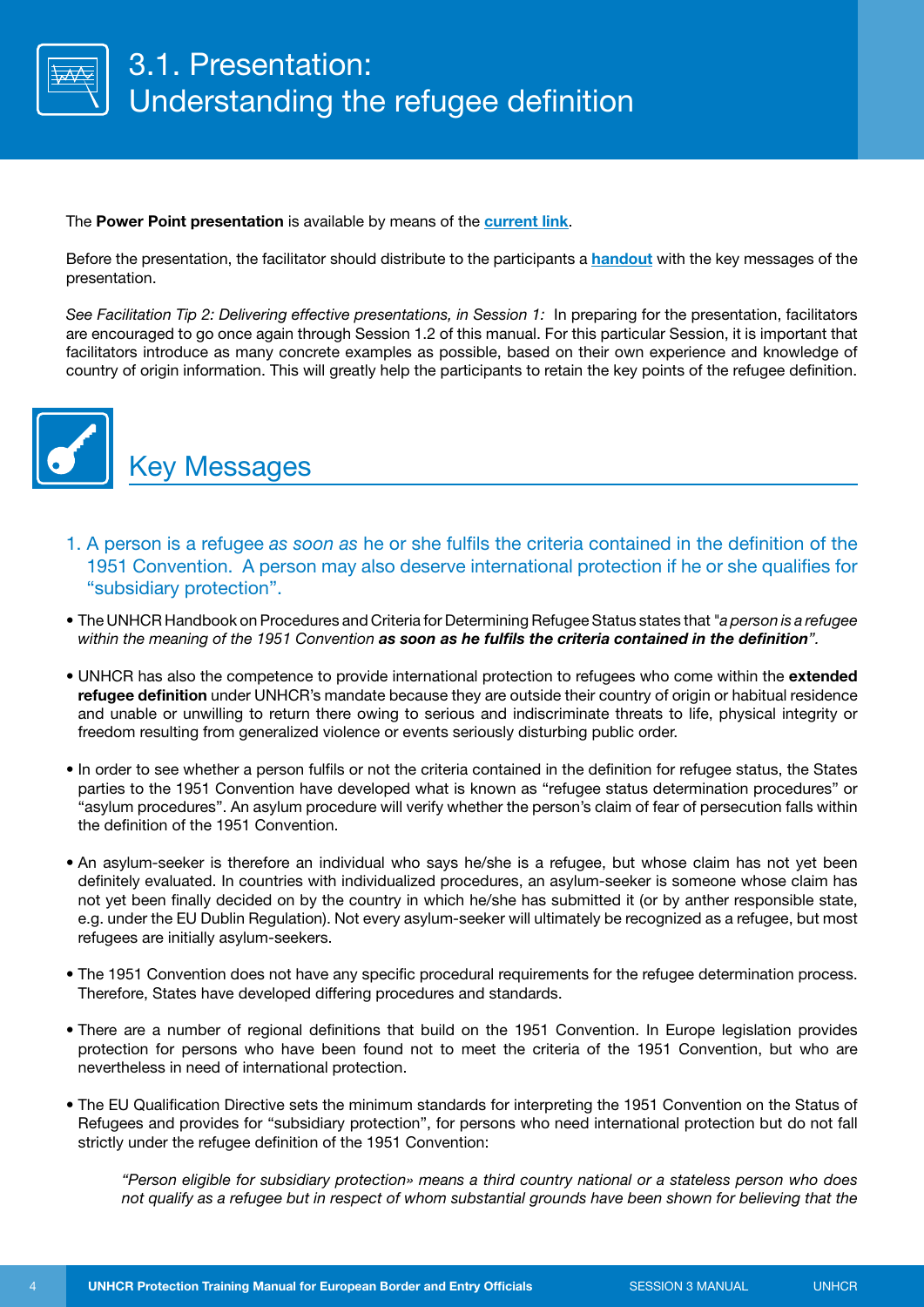*person concerned, if returned to his or her country of origin, or in the case of a stateless person, to his or her country of former habitual residence, would face a real risk of suffering serious harm as defined in Article 15, and to whom Article 17(1) and (2) do not apply, and is unable, or, owing to such risk, unwilling to avail himself or herself of the protection of that country;"*

This Directive recognises the fact that persons fleeing the indiscriminate effects of violence associated with armed conflicts but who do not fulfil the 1951 Convention criteria still need international protection.

- The Asylum Procedures Directive foresees minimum standards for national procedures for the determination of refugee status. Asylum-seekers still undergo a national procedure in each EU Member State. Governments are responsible for the integrity and effectiveness of the application of the 1951 Convention, alongside the implementation of EU law.
- If recognized as a refugee, an individual will enjoy a specific legal status. This means that he or she will be entitled to a number of important rights and benefits as well as assistance and protection measures which, taken together, constitute what is known as "international refugee protection". Refugees also have certain obligations towards the host State, notably that of abiding by the laws of the host country.
- EU and national asylum legislation and procedures establish that a national institution will be responsible for determining asylum claims. In this context they **do not** foresee a role for entry officials with regard to *refugee status determination*. However, a good understanding of the refugee definition will make entry officials more sensitive to the needs of persons who seek asylum after crossing the border. It will also allow them to better identify those who do not explicitly lodge an asylum application. It will help them perform their key role of referring asylum-seekers to competent national asylum authorities.
- 2. UNHCR monitors the national status determination procedures and the criteria applied to determine if an asylum-seeker is a refugee
- Under paragraph 8 of the 1950 Statute and Article 35 of the 1951 Convention, UNHCR has a responsibility to supervise the application of the provisions of the 1951 Convention and 1967 Protocol in States which are Party to these instruments. UNHCR exercises its supervisory role by monitoring both the procedures and the criteria applied, and through interventions on behalf of applicants, as and where appropriate.
- In most States, provision has been made for the involvement of UNHCR, at least in an advisory/consultative capacity. In some countries, UNHCR actually participates in the national refugee status determination procedure. Depending on the circumstances, this may take different forms, for example:
	- Preparing a case for consideration by the national eligibility authority (e.g. registration, preliminary interview, file preparation, presentation to the national authority);
	- Expressing its view on the asylum application or participating as an observer/advisor at the first instance stage;
	- Expressing its view on the asylum application or participating as an observer/advisor at the appeal or review stage;
	- Reviewing inadmissibility or rejection decisions with regard to applicants who are due to be forcibly returned.
- Moreover, in certain countries which are Party to the 1951 Convention and/or 1967 Protocol, but where national asylum determination procedures have not yet been established, UNHCR conducts refugee status determination on behalf of the State (e.g. in Turkey).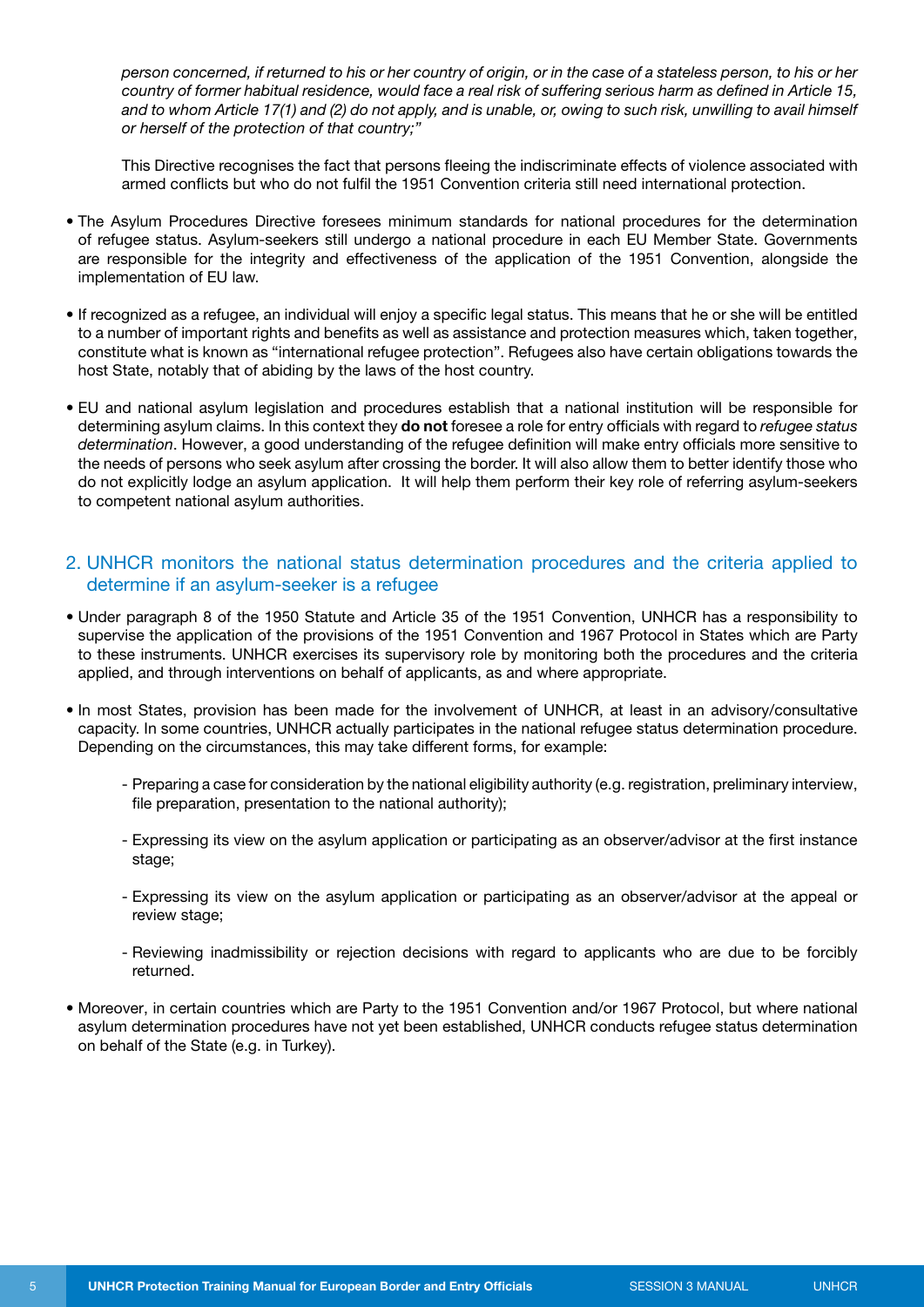# 3. According to the 1951 Convention, a number of criteria must be met for a person to qualify as a refugee:

- Well-founded fear of persecution
- For reasons of race, religion, nationality, membership of a particular social group, or political opinion)
- is outside the country of his nationality
- is unable or, owing to such fear, is unwilling to avail himself of the protection of that country
- not having a nationality and being outside the country of his former habitual residence as a result of such events, is unable or, owing to such fear, is unwilling to return to it.

**The following explanations are provided by way of background to help participants understand the nature of refugee status and procedures. However, it should be clearly understood that the task of entry officials is NOT to conduct refugee claim assessment or examine claims in substance; BUT to refer asylum-seekers to competent asylum authorities.**

#### **Well-founded Fear of Persecution**

#### **• The subjective element: fear**

Fear is, by definition, a state of mind and hence a subjective condition, which will depend on the individual's personal and family background, his or her personal experiences, and the way in which he or she interprets his or her situation. In practice, any expression of unwillingness to return is normally sufficient to establish the "fear" element of the refugee definition.

 If an applicant does not expressly state that he or she is afraid, this may often be inferred from the objective circumstances, for example where there is a clear risk of persecution upon return. In most cases, the mere fact of having applied for refugee status is sufficient to indicate a fear of return.

#### **• The objective element: well-foundedness**

Whether or not the fear is "well-founded" must be assessed in the context of the situation in the applicant's country of origin and in light of his or her personal circumstances. The decision-maker also needs to develop a detailed understanding of the applicant's background, profile and experiences. Experiences of family members and/or other persons with a comparable profile will also be relevant.

The applicant's credibility and his or her fear must then be evaluated against objective information on the conditions in the country of origin. Reliable country-of-origin information is an essential resource in this regard.

Asylum-seekers are not required to prove their fear "beyond reasonable doubt", or that it would be "more probable than not" that the feared harm will materialize. The adjudicator should consider the applicant's fear well-founded if there is a reasonable possibility that the applicant would face some form of harm if returned to the country of origin or habitual residence.

#### **• Persecution**

The applicant's well-founded fear must relate to persecution. The concept of "persecution" is not defined in the 1951 Convention. From Article 33 of the 1951 Convention it can be inferred that a threat to life or physical freedom constitutes persecution, as would other serious violations of human rights.

When determining whether particular acts amount to persecution, decision-makers are aware that under international human rights instruments, States may never legitimately restrict certain fundamental rights. These are referred to as "non-derogable". Examples of such core rights include:

- The right to life;
- The right to freedom from torture or cruel, inhuman or degrading treatment or punishment;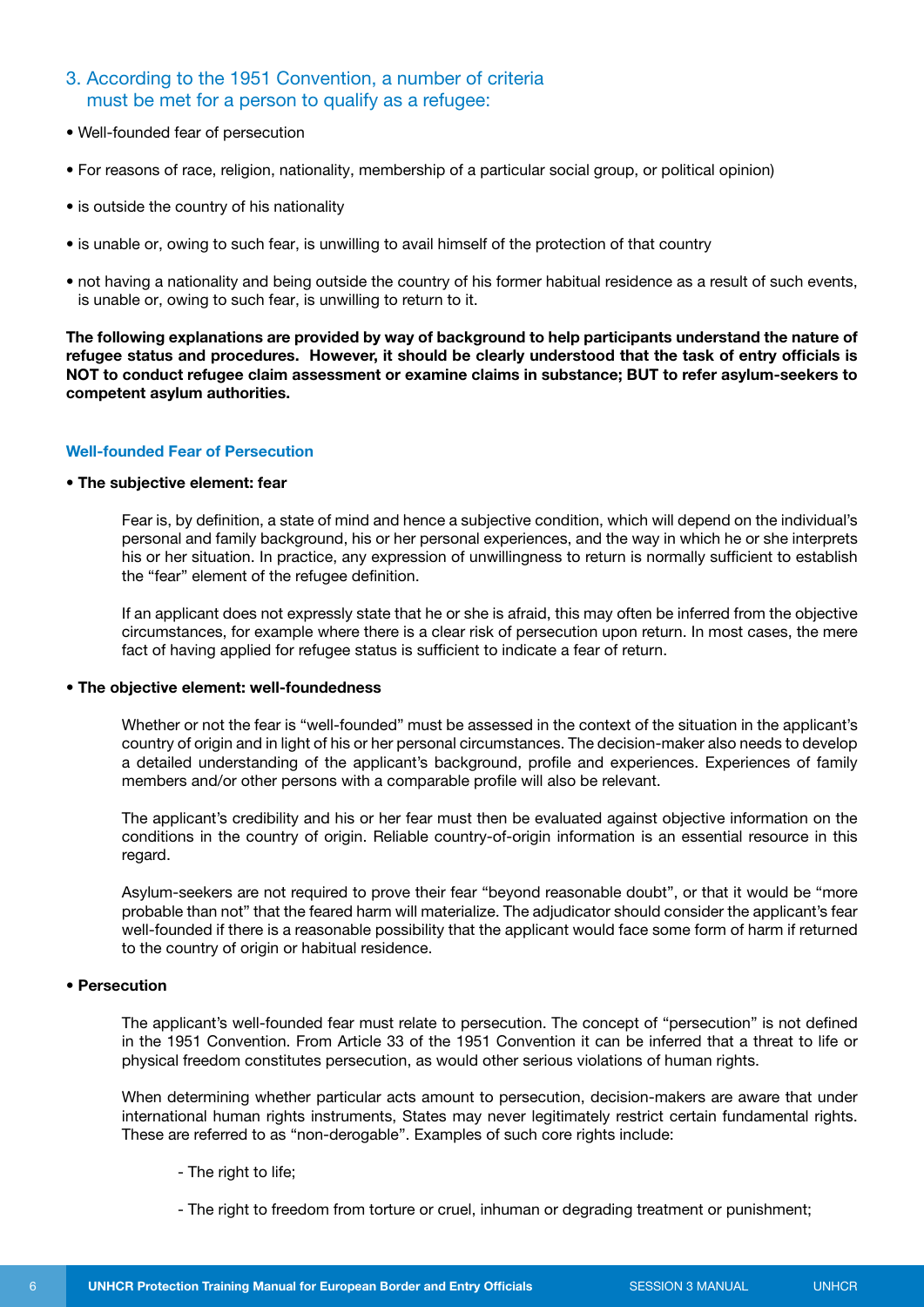- The right to freedom from slavery of servitude;
- The right to recognition as a person before the law;
- The right to freedom of thought, conscience and religion.

Not every violation of an applicant's human rights or instance of discrimination or harassment is serious enough to be considered persecution. In general, serious violations of non-derogable rights would normally constitute persecution. Serious breaches of other rights would generally also be considered persecution, particularly if these have a systematic or repetitive element.

The threshold of persecution is clearly met if the applicant's enjoyment of fundamental human rights – for example, access to the basic means of survival – is seriously restricted. Moreover, discriminatory measures which, taken separately, would not amount to persecution, may have the combined effect of rendering the situation for the applicant intolerable. This would be considered persecution on "cumulative grounds".

#### **Reasons**

#### **• Race**

"Race" should be broadly interpreted as any kind of distinctive ethnic characteristic, whether real or perceived. Minority groups are more likely to be persecuted than majorities, but this is not always the case: for example, in apartheid South Africa, the racial majority was oppressed by the minority. Men and women in "mixed" marriages, in which each spouse comes from a different ethnic or racial background, may face problems which in some cases may amount to persecution. In such cases, it is particularly important to understand the underlying social context.

Another form of persecution which is frequently based on race is denial of citizenship and the loss of rights which this entails.

#### **• Religion**

The right to have (or not to have) a religion is absolute and non-derogable, while international human rights law permits certain restrictions to the right to manifest one's religion. Examples of persecution for reason of religion include the following:

- Serious restrictions on the exercise of religious freedom, for example prohibition of membership in a religious community or of religious instruction;
- Serious discrimination because of religious practice or membership in a given religious community;
- Forced conversion, or forced compliance or conformity with religious practices, provided that such measures have a sufficiently serious impact on the individual concerned.

#### **• Nationality**

"Nationality" as a ground for refugee status does not only refer to "citizenship", but also extends to groups of people defined through their real or perceived ethnic, religious, cultural or linguistic identity, regardless of whether this difference has been formalized legally.

#### **• Membership of a particular social group**

This Convention ground applies where an applicant belongs to a group of persons who share a common characteristic other than the risk of being persecuted, or who are perceived as a group by society. The characteristic will often be one which is:

- Innate such as sex, race, caste, kinship ties, linguistic background, or sexual orientation;
- Unchangeable for example, because it relates to the individual's past history, such as former military officer, former trade union member, or former landowner; or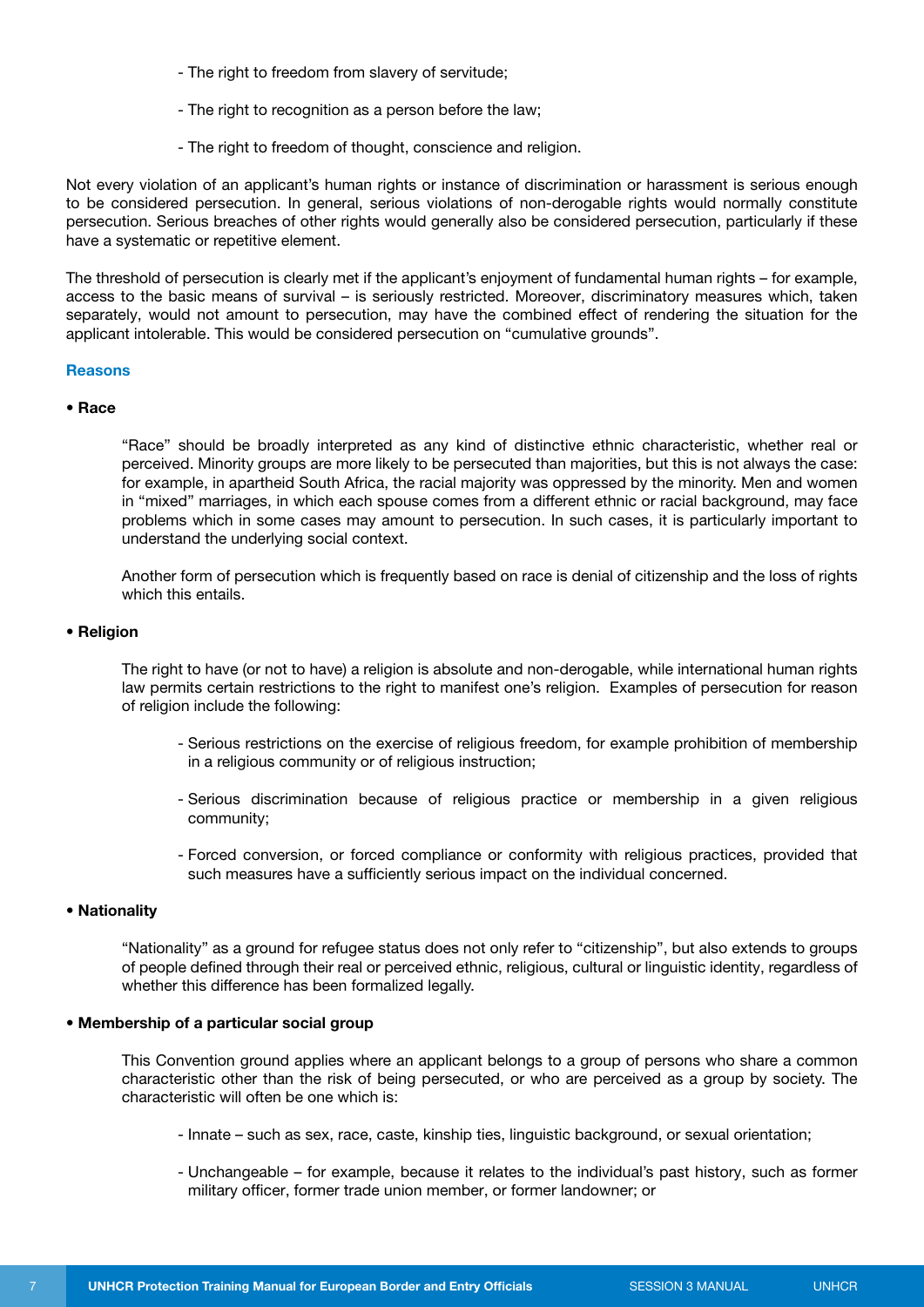- Otherwise fundamental to identity, conscience or the exercise of one's human rights, such that the person should not be expected to change or reject it. The group must be set apart in some way from others, either because it sees itself as being different, or because it is perceived as such by the persecutor. It does not matter whether the members of the group know each other and associate together, nor is it necessary that it be a small group – thus, for example, there may be situations in which it is appropriate to recognize "women" generally as a particular social group.

#### **• Political opinion**

The concept of "political opinion" as a ground for recognition as a refugee should be interpreted in a broad sense, as encompassing any opinion concerning matters on which the machinery of the state, government or society is engaged. It goes beyond identification with a specific political party or recognized ideology, and may include for example an opinion on gender roles.

The mere fact of holding a political opinion which is different from that of the government is not in itself a ground for claiming refugee status. The key question is whether the applicant holds – or is perceived to hold – opinions which are not tolerated by the authorities or by the community, and whether he or she has a well-founded fear of persecution for this reason.

#### **Outside Country of Nationality/Former Habitual Residence**

- A person can only be a refugee if he or she is outside his or her country of nationality, or for those who are stateless (that is, without citizenship of any country), their country of habitual residence. This is a factual issue, which is to be established on the basis of documents, statements or any other information submitted by the applicant or obtained from other sources.
- Grounds for recognition as a refugee may arise when the individual concerned is already out of the country in such situations, the person may become a refugee while being in the host country (*"sur place"*).

## 4. A person's gender may seriously affect the reasons why and the form in which he or she could suffer persecution

- Traditionally, the 1951 Convention has been interpreted through a framework of male experiences. This meant that harm which occurred in the "private sphere", for example domestic violence, female genital mutilation or rape, was not necessarily acknowledged as persecution, or not considered to be linked to a 1951 Convention ground.
- Since the mid-1980s, however, there has been increasing recognition of the ways in which an applicant's gender may have an effect on his or her claim for refugee status. Whereas "sex" is defined by biology (male or female), "gender" refers to the socially or culturally defined identities, status, roles and responsibilities that are assigned to individuals on the basis of their sex, and to the way in which these shape the power relations between men and women. The applicant's gender may affect:
	- The **form** which persecution takes (for example sexual violence and rape of men or women, forced marriage, female genital mutilation, trafficking for the purposes of forced prostitution or sexual exploitation, dowry and other marriage-related harm and discriminatory laws or practices); and/or
	- The **reasons** for which persecution is experienced (for example, a homosexual may experience violence or severe discrimination on account of his or her sexual orientation, or a woman may be exposed to punishment by her family or her community as a result of her failure to adhere to the codes of behaviour assigned to her on the basis of her sex).
- Not all persecution experienced by women is linked to gender, and in many cases women will experience persecution in the same ways, and for the same reasons, as men. Nor does gender-related persecution only affect women: claims based on persecutory treatment linked to gender may be submitted by men as well as women.
- The EU's Qualification Directive importantly recognises that acts of persecution can take the form of acts of a gender-specific nature and *"acts of physical and mental violence, including acts of sexual violence"*. 1

<sup>1</sup> EU Qualification Directive, Article 9.2 (a) & (f).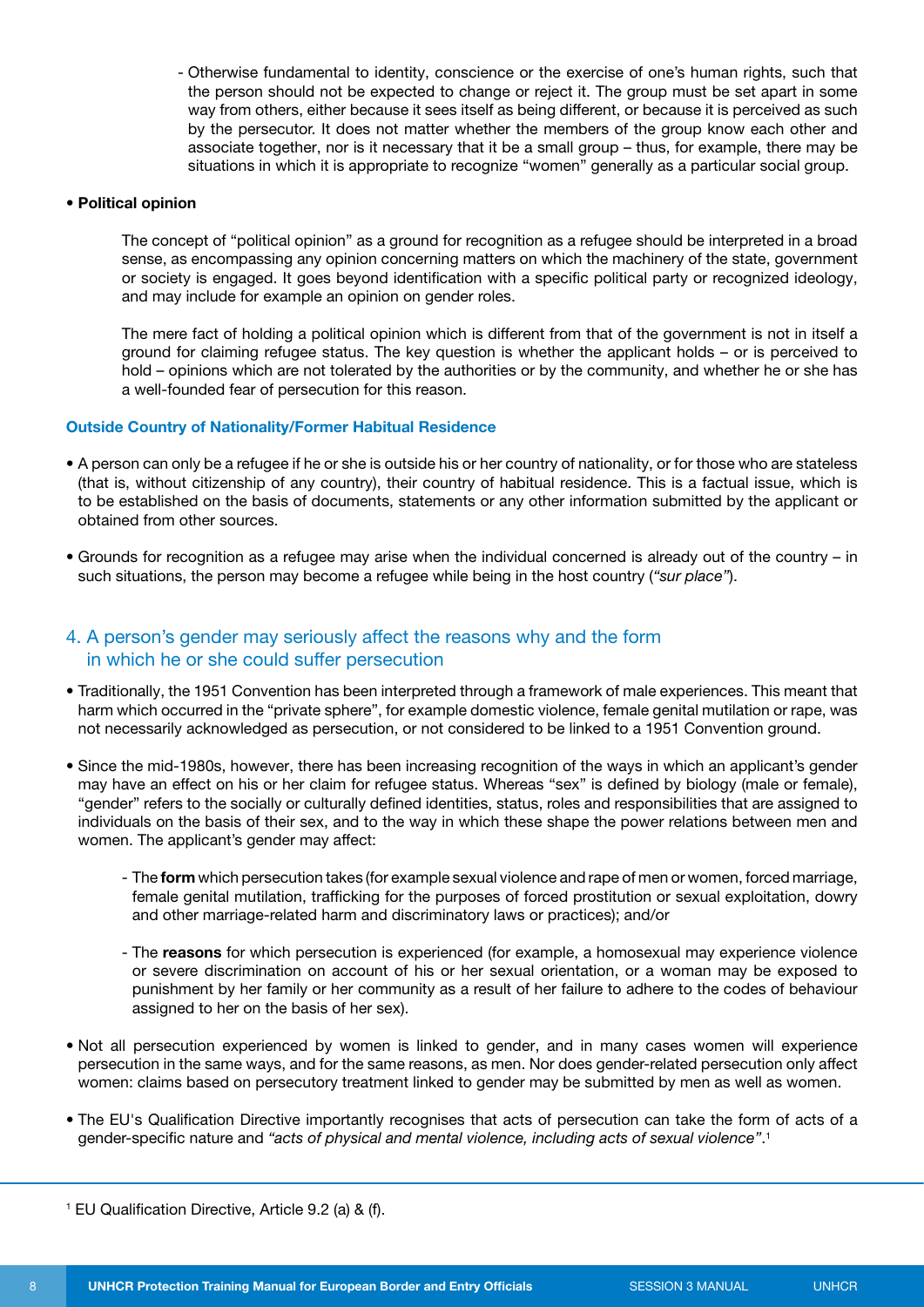# 5. There are certain individuals who meet the initial criteria for refugee status, but who do not deserve such protection, and are excluded from it

- The conditions in which this is the case are defined in Article 1F of the 1951 Convention. These provisions are usually referred to as the exclusion clauses.
- The primary purpose of Article 1F of the 1951 Convention is to deprive those guilty of heinous acts, and serious common crimes, of international refugee protection and to ensure that such persons do not abuse the institution of asylum in order to avoid being held legally accountable for their acts.
- Like all exceptions to human rights provisions, the exclusion clauses of the 1951 Convention must be interpreted restrictively and applied restrictively, with extreme caution and additional procedural safeguards.
- Those to whom an exclusion clause of the 1951 Convention applies are not eligible for refugee status. However, such persons continue to enjoy protection under other instruments, particularly international and regional human rights law.
- Article 1F of the 1951 Convention, thus, provides for the exclusion of those for whom there are serious reasons for considering that they:
	- **a) Have committed a crime against peace, a war crime, or a crime against humanity, as defined in the international instruments drawn up to make provision in respect of such crimes; crimes against peace:**
		- Crimes against peace: According to the 1945 Charter of the International Military Tribunal ("London Charter"), a crime against peace involves the "planning, preparation, initiation or waging of a war of aggression, or a war in violation of international treaties, agreements, or assurances, or participation in a common plan of conspiracy for the accomplishment of the foregoing." Given the nature of this crime, it can only be committed by those in a high position of authority representing a State or a State-like entity, and only in the context of an international armed conflict.
		- War crimes: only acts which are committed during times of armed conflict, and which are linked to the conflict (the so-called "nexus" requirement), can constitute war crimes. War crimes may be committed by, and against, civilians as well as military persons. War crimes cover such acts as wilful killing and torture of civilians, launching indiscriminate attacks on civilians, and wilfully depriving a civilian or a prisoner of war of the rights of fair and regular trial.
		- Crimes against humanity are inhumane acts (such as, for example, genocide, murder, rape and torture), when committed as part of a systematic or widespread attack against a civilian population. Crimes against humanity may take place during an armed conflict or in peacetime. Any person can commit crimes against humanity, if his or her acts meet the aforementioned criteria.

#### **b) Have committed a serious non-political crime outside the country of refuge prior to his admission to that country as a refugee;**

• When determining whether an act constitute a "serious crime" it is necessary to judge the seriousness of a crime against international standards. Whether or not a crime is "non-political" within the meaning of Article 1F(b) will depend on a number of factors, including, in particular, the motivation, context and methods, as well as the proportionality of the crime in relation to its objectives.

#### **c) Have been guilty of acts contrary to the purposes and principles of the United Nations.**

- The purposes and principles of the United Nations are spelt out in Articles 1 and 2 of the UN Charter. This exclusion ground would apply to acts which, on account of their gravity and impact, are capable of affecting international peace, security and peaceful relations between States, or to serious and sustained human rights violations.
- In principle, only persons in positions of authority in a State or State-like entity could commit such acts.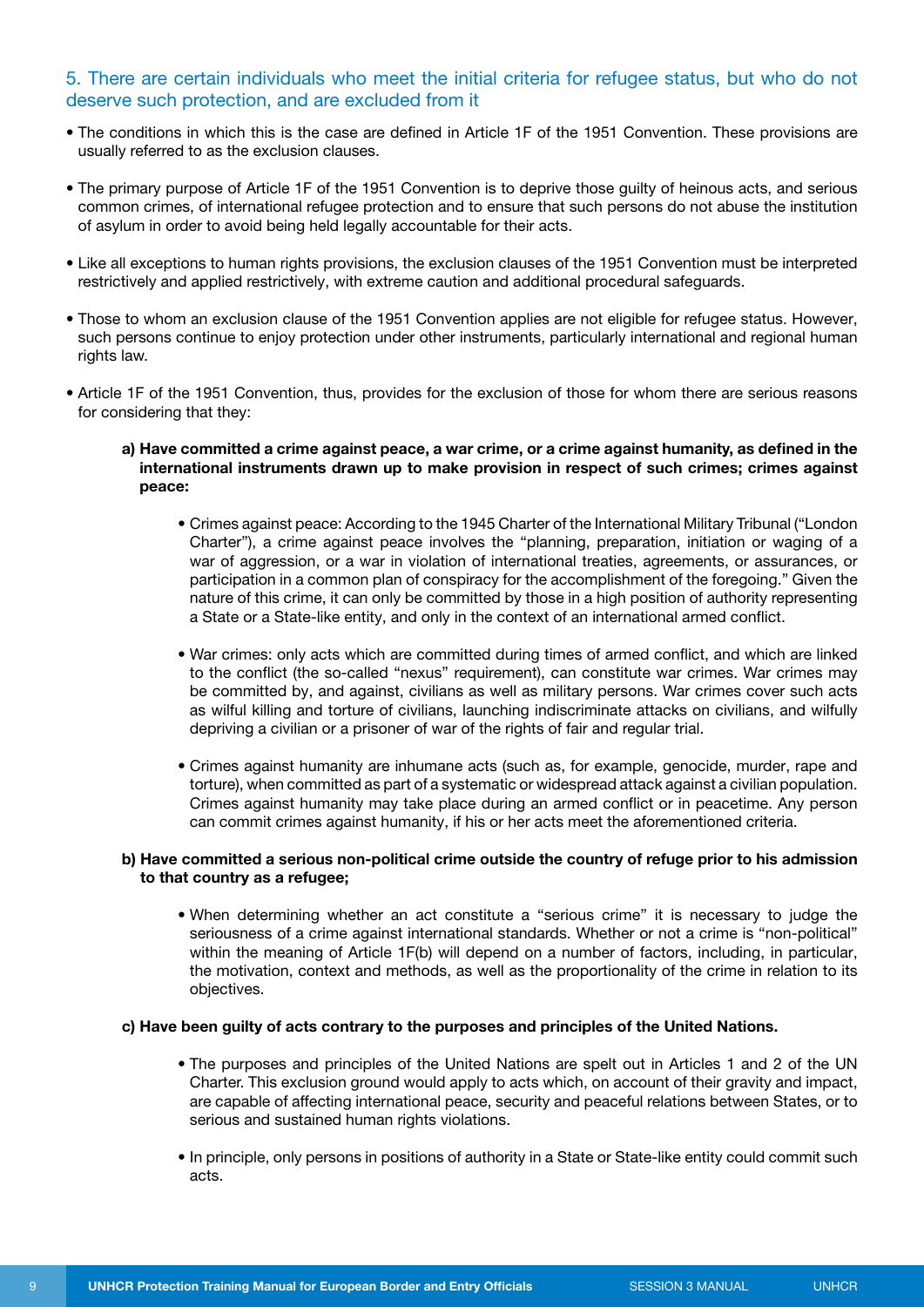- Once it has been determined that the applicant is associated with conduct within the scope of Article 1F, competent asylum decision-makers must examine whether he or she incurred **individual responsibility** for the acts in question. This will be the case if there is credible and reliable information on the basis of which it can be established that the applicant perpetrated the crime(s) him or herself, or that he or she participated in the commission of crimes by others, for example through planning, ordering or instigating, or by making a substantial contribution, which may take the form of aiding or abetting, or participating in a joint criminal enterprise. Moreover, under certain circumstances, persons in a position of authority in a military or a civilian hierarchy may be held responsible for crimes committed by their subordinates.
- If there are serious reasons for considering that the applicant is individually responsible for acts within the scope of Article 1F, the final step in the exclusion analysis consists of assessing whether exclusion would be in keeping with the general legal **principle of proportionality**: decision-makers must weigh the seriousness of the crime(s) in question against the potential consequences of exclusion for the individual concerned, that is, the treatment which the applicant is likely to face, if he or she were to be excluded.

The existence of effective protection mechanisms under international or regional human rights instruments is an important factor in this regard. If it is found that the seriousness of the crimes in question outweighs the risks resulting from denial of refugee status, the applicant should be excluded.

# 6. Profiling and Referral should take place to identify the category of the persons arriving at the border and provide them with adequate support

Once new arrivals have been registered and provided with temporary documentation, an initial determination will have to be made with regard to who they are, why they have left their own country and where their intended destination is. This channelling or referral arrangement would not constitute a refugee status determination. Rather, its role is to give an indication of a person's motives for departure and to ensure the person's situation is met with the most appropriate response. This process can be called "profiling and referral" and aims to try to differentiate between categories of persons arriving as soon as possible after arrival. It includes providing information to and gathering information on new arrivals, through questionnaires and informal interviews. A simple "profiling and referral" exercise should be undertaken in any protection-sensitive entry procedure, generally by the "first contact" entry officials.

# 7. Country of Origin Information has an important role in helping to determine if a person is a refugee

Country of Origin Information (COI) constitutes the main, and often the only available factual evidence in refugee status determination. Gathering appropriate country of origin information is central to ensuring an objective evaluation of an asylum claim, as well as to determine the well-foundedness of the applicant's fear of persecution, and its key importance as a way to provide an "objective element" or factual evidence in refugee status determination is widely recognised by all actors in this field.

Few if any asylum-seekers are trained to tell their stories with view to being granted asylum. Asylum seekers are often traumatized and the violations may not surface immediately or clearly in their stories.

Fear of being persecuted or risk of suffering serious harm and lack of protection may be expressed in metaphors or in ways that are hard to recognize by a person from a different culture or by a person used to a legal language. It is therefore crucial that the official responsible for determining an asylum application has the capacity to identify the possible human rights violations in the story and look for related country of origin information.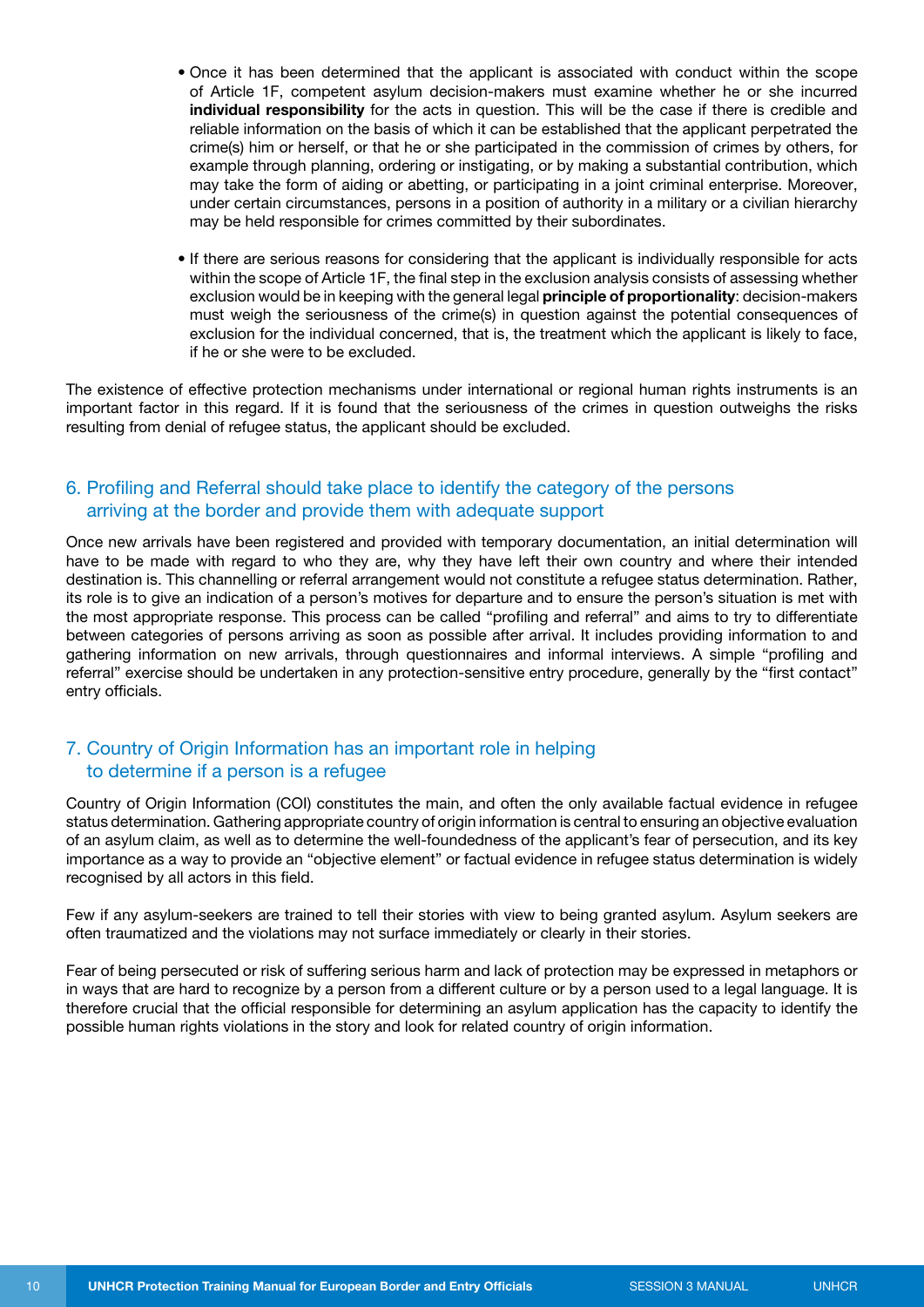

#### **1. Answer directly to questions requesting information that the rest of participants are not likely to have or that request the facilitator's opinion**

Facilitators should foster the participants thinking or problem-solving skills by trying to induce learning through other questions [*see Facilitation Tip 3: Asking participants questions to induce learning or commitment, in Session 2*]. However, if the participants are not likely to reach the answer easily, directly answering the question may be more practical and rewarding to the group. The answer then should be kept brief and exact.

#### **2. Redirect questions to which participants are likely to know the answer**

 If you think that somebody might now the answer, you may redirect the question to the group, asking for an answer or comment, or an elaboration upon the issue. This procedure not only encourages more participation by the class but it also implies that peers are a resource for learning.

#### **3. Postpone the answer when you are very short of time, especially if the answer is complex, or when the material will be covered in an upcoming session, or when the answer is of interest to only a few participants**

Participants are more likely to learn and remember if the facilitator answers their questions **when** they ask them. However, when the material is covered later, the facilitator should call it to the participants' attention and give the answer without further explanation. If the answer is not covered in the course, then the facilitator could offer to answer it after the session or make an appointment to discuss the question later. This also tells the group of your willingness to try and answer their questions. Generally the facilitator should answer more questions than he/she postpones or else the participants may ask fewer and fewer questions.

#### **4. Gently discourage questions that are inappropriate**

Usually participants ask questions because they wish to learn but sometimes a participant will ask a question to sidetrack the group, to get attention or even to put the facilitator in a difficult situation. Handling such questions presents a dilemma. If the facilitator treats them like other questions, it may encourage the participant to ask more of the same, but if the facilitator turns that participant down abruptly, then he/she may discourage not only that participant but also the rest of the group from asking any kind of question. In reacting it, is probably best to tactfully indicate what about the question is inappropriate.

 It is not uncommon for a group to have at least one participant who appears to be antagonistic toward the facilitator or hostile to the subject matter and who asks questions that serve only to express the participant's disagreements, which often are of little interest to the rest of the group. Because such questions usually stem from emotional rather than intellectual concerns, answering only on a cognitive level serves little purpose. It is probably best to see that participant outside of the session and explain what seems to be going on from the facilitator's point of view. Often such a talk is sufficient to enable the participant at least to censor the questions he or she asks in the room, although it may do little to solve the underlying problem.

#### **5. Acknowledge it when you do not know the answer**

 If the facilitator does not know the answer to a participant's question, then it is important to say so. Although one of the roles of a facilitator is to be the "expert" and "information source", admitting that he/she does not know the answer to a question will probably not damage the confidence of the group in the facilitator. On the other hand, if the facilitator fakes it, there is a good chance that the participants will find out and the facilitator's credibility will be seriously damaged. The facilitator should assume the responsibility for finding the answer to the question and reporting back with the answer to the group.

#### **6. Creating an accepting atmosphere and encouraging learning**

 If encouraging participants to ask questions is desirable behaviour in a workshop, then it is also desirable that the facilitator creates an atmosphere where participants are not afraid to ask questions for fear of embarrassment, etc. The facilitator should avoid anything which would embarrass the participant who asks the question.

Rather than responding with a value judgement to a participant's question or comment, ask a probing question. The facilitator may help the participant arrive at the correct answer, or an acceptable one; in which case, rather than proving the participant "wrong", the facilitator has helped him or her to be "right".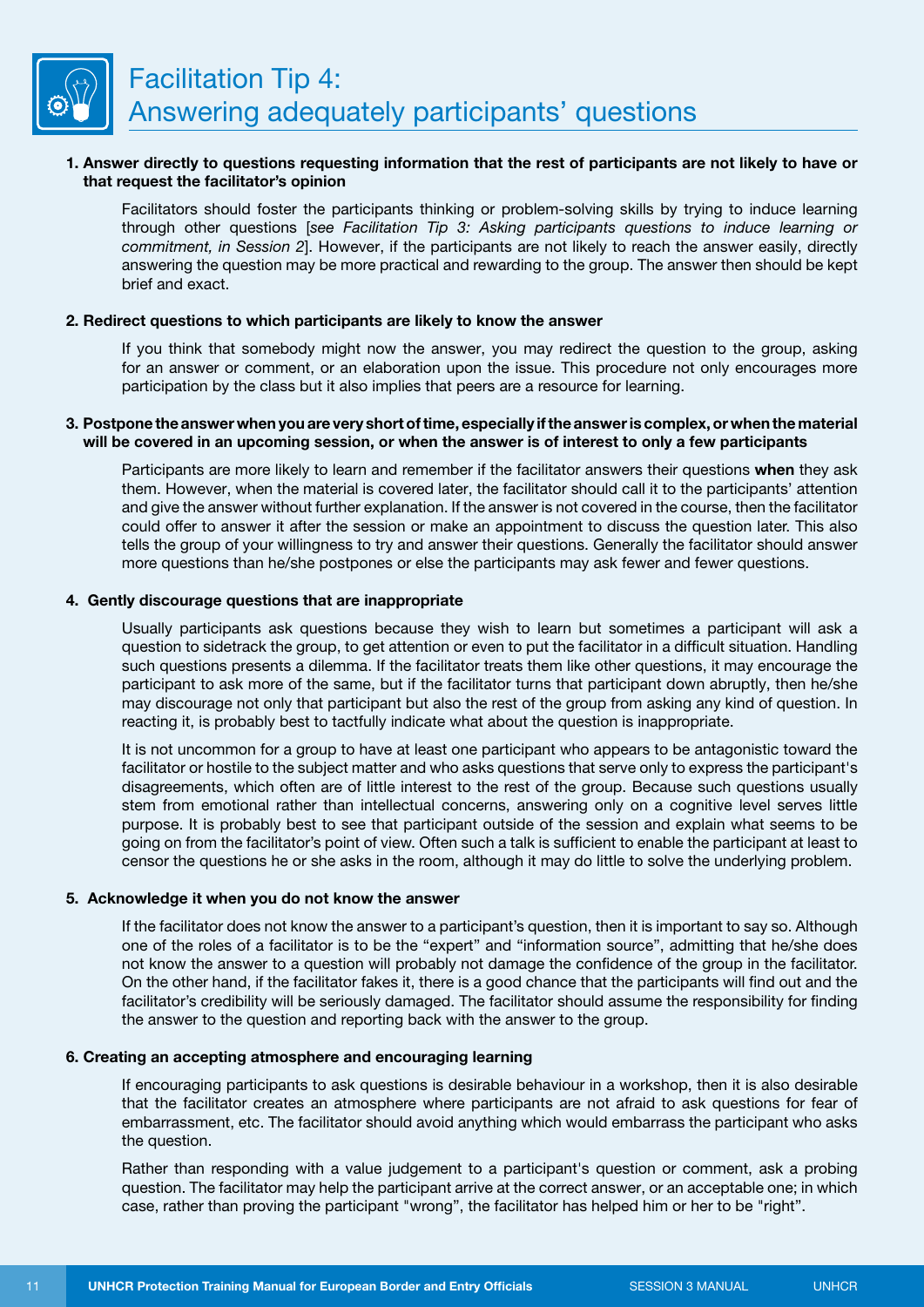

The group will watch the UNHCR film *'To be a refugee'* (22 mins)2

The film consists of four different stories told by children, who have a unique way of expressing the pain suffered and the events witnessed. Through their stories, participants can start getting an idea of the reasons that force refugees to leave their homes and the hardships they undergo during their initial flight.

After watching the film, the facilitator should invite the participants to reflect on the key messages that one can draw from it. The way to ask the questions can follow the scheme proposed for Session 1 [See 1.1 Sharing experiences], as follows:

- **Questions to help organize the facts mentioned in the stories:** "What are some of the aspects of these stories that caught your attention?"
- **Questions to trigger personal reflection:** "What was your inner response to the stories?" "When did you get intrigued?" "Have you ever come across an asylum-seeker that reminds you of any of these stories?"
- **Questions on the impact of the exercise for the workshop:** "What is the significance of these stories for our workshop?"
- **Questions that may open the way for some kind of inner commitment:** "If we now start with the next session, what conclusions of the stories should we carry as a reminder throughout the workshop?"

In the ensuing discussion, the facilitator **should try to draw the following key messages from the group**, steer the debate towards these issues, or convey some of them personally if they do not come up spontaneously:



# Key messages

- A refugee does not become one voluntarily. They are forced to leave their countries of origin in most cases because of fear for their lives, their freedom or their physical integrity.
- The grounds for their fear or the violence they suffer can be of very different types. Yet, one common denominator is that they are forced to leave abruptly and have little opportunity to take their belongings with them. They are uprooted and dispossessed and must start completely from scratch.
- Not all refugees arrive in Europe; on the contrary, the largest proportion of the refugee population stays in neighbouring countries to their country of origin. The majority of them are developing countries. Large refugee arrivals pose a heavy burden on their limited resources and infrastructure.
- Most refugees want to go back to their countries of origin. That is where they have their land, their homes, family and friends.
- Living as a refugee is not easy even for children. Already at that young age, they suffer stigmatization for being refugees. Refugees live with a very strong sense of loss. They find it difficult to live in sub-standard living conditions. They would like to be treated with the same level of respect as when they were back in their countries, living a normal life.

<sup>&</sup>lt;sup>2</sup> This film can be found in DVD Five in a compilation of documentaries named "Viewing Protection" that can be obtained from the Division of International Protection, UNHCR HQs, Geneva.